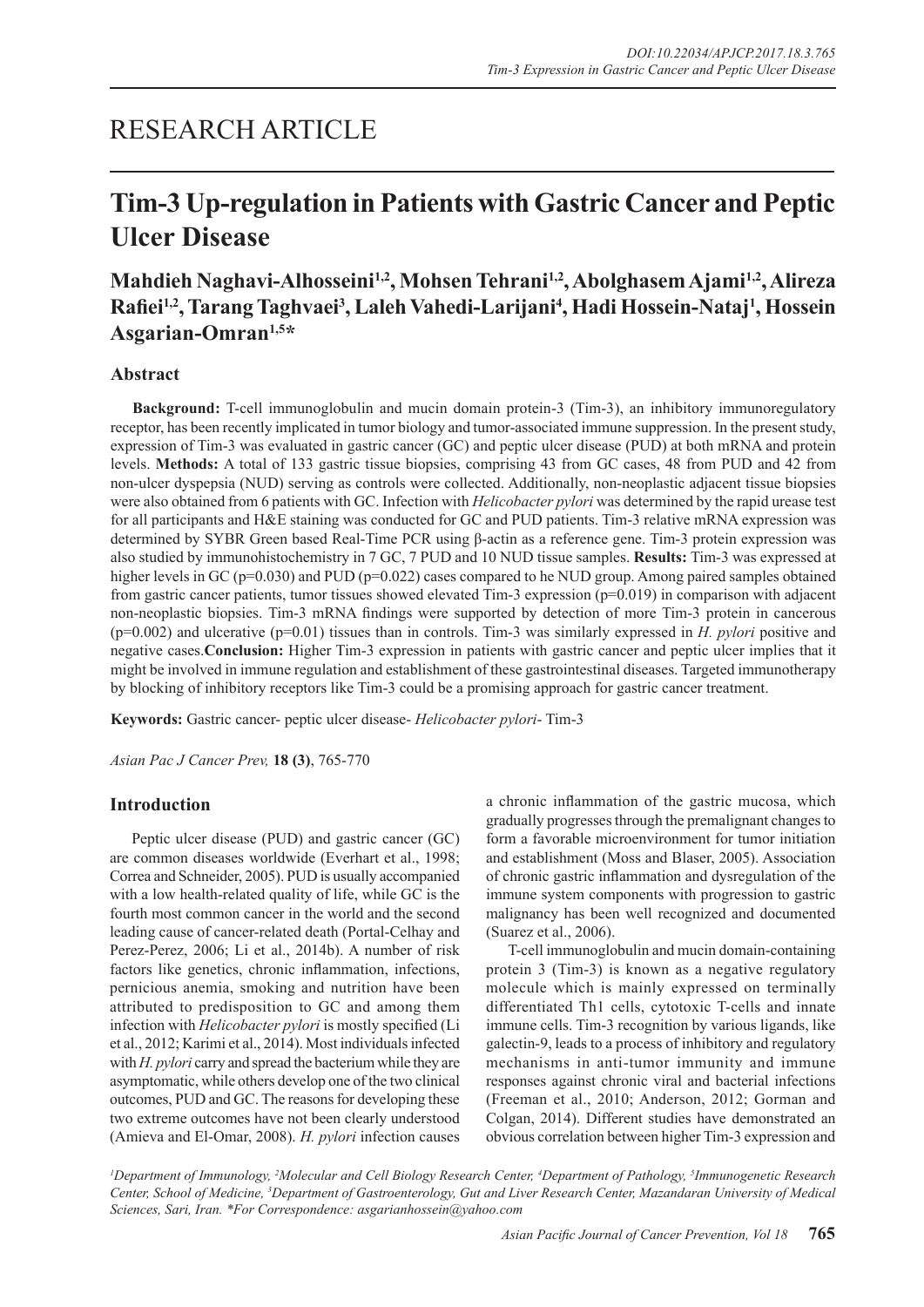#### *Mahdieh Naghavi Alhosseini et al*

more extreme T-cells impairment and exhaustion (Jones et al., 2008). Tim-3 is highly expressed on tumor infiltrating lymphocytes and this is correlated with dysfunction in TNF-a, IL-2 and IFN-γ production (Sakuishi et al., 2010). Tim-3 expression has been evaluated in different solid and hematopoietic tumors such as lung (Zhuang et al., 2012), kidney (Yuan et al., 2014), melanoma (Wiener et al., 2007) and acute myeloblastic leukemia (Li et al., 2014a). Although the roles of Tim-3 in the context of its expression in tumor cells are largely unknown, there are some previous studies suggested that Tim-3 expression in tumor cells may be an independent prognostic factor and administration of anti-human Tim-3 antibodies is a promising approach for the improvement of cancer therapy. In prostate cancer, over-expression of Tim-3 has been proposed as a potential prognostic marker (Piao et al., 2013). Additionally, in vitro repressing of Tim-3 expression in a cervical cancer cell line using anti-sense strategy inhibited tumor cell migration and invasion (Cao et al., 2013). Although Tim-3 has comprehensively drawn researchers' attention for its negative regulatory role, such studies showed that this molecule could exert as a positive regulator on myeloid cells function (Kane, 2010). Enhancement of pro-inflammatory cytokines production and subsequent promotion of tissue inflammation was also reported by Tim-3 induction on DCs and macrophages (Anderson et al., 2007). Taken these considerations into accounts, it is now well accepted that inhibition of Tim-3 pathway by different methods can restore immune system capacity in both tumors and chronic microbial infections (Lee et al., 2010; Anderson, 2014).

Although the expression profile of Tim-3 has been evaluated in various malignancies, little is known about its expression pattern in GC patients. Given the role of suppression of the immune responses against *H. pylori* in the pathogenesis of both PUD and GC, in the current study, Tim-3 expression at mRNA and protein levels as well as its correlation with *H. pylori* infection was investigated in patients with gastric cancer and peptic ulcer disease.

## **Materials and Methods**

#### *Study Populations*

Gastric biopsies were obtained from 43 patients with gastric cancer, 48 patients with peptic ulcer disease and 42 cases with non-ulcer dyspepsia (NUD) served as control group who underwent endoscopy for evaluation of their gastric problems at Imam Khomeini Hospital (Sari, Mazandaran, Iran) (Table 1). GC and PUD were diagnosed endoscopically and on the basis of morphologic and H&E staining. For 6 gastric cancer cases, non-neoplastic adjacent gastric tissue biopsies were also collected. Gastric tissue biopsies obtained from antrum and body of stomach in all three studied groups. None of the patients were received any chemotherapy treatments before sampling. The experimental procedure of the study was approved by Ethics committee of the Mazandaran University of Medical Sciences and written informed consents were obtained from all participants.

#### *Determination of H. pylori infection*

Rapid urease test was done for all samples when referred to endoscopy examination. In addition for gastric cancer and peptic ulcer patients, biopsy sections were stained for *H. pylori* detection and evaluated by a pathologist expert as well.

#### *Real-Time PCR for detection of Tim-3*

Total RNA was extracted from all fresh gastric tissue biopsies using Qiagen RNeasy Mini Kit (Qiagen, Germany) according to the manufacturer's protocol. The quality of isolated RNA was checked by nano-spectrophotometer (WPA, England) and electrophoresis. Complementary DNA (cDNA) was reverse-transcribed from total RNA using the Thermo Scientific Revert Aid first strand cDNA synthesis kit (Thermo Scientific, USA). Real-Time PCR was performed using 2X Thermo Scientific Maxima SYBR Green/ROX qPCR Master Mix (Thermo Scientific, USA) reagent in an iCycler iQ5 Real-Time PCR system (Bio RAD, USA) with the following primers: Tim-3, forward: GAC TTC ACT GCA GCC TTT CC, reverse: GAT CCC TGC TCC GAT GTA GA; β-actin, forward: CCT TCC TGG GCA TGG AGT CCT, reverse: TGG GTG CCA GGG CAG TGA T. The PCR reactions were amplified at 95°C for initial denaturation followed by 40 cycles at 94°C for 30 seconds, 61°C (Tim-3) and 57°C (β-actin) for 30 seconds, and 72°C for 30 seconds. The PCR amplicon sizes were 201 bp and 174 bp for Tim-3 and β-actin, respectively. Relative expression level of Tim-3 mRNA was determined with  $2^{\Delta C_t}$  value.

#### *Analysis of Tim-3 protein by Immunohistochemistry (IHC)*

Formalin-fixed and paraffin-embedded tissues of gastric biopsies were cut into 2-3 μm sections and mounted on to poly L-lysine coated slides. Specimens were deparaffinized, rehydrated and then heat-induced epitope retrieval was conducted by immersing slides in 10 mmol citrate buffer (pH 6.0) and boiling the buffer for 10 min in a pressure cooker. Endogenous peroxidase activity was quenched by 3% H2O2 for 30 minutes at room temperature. All slides were blocked with normal goat serum (DAKO, Denmark) for 15 minutes at room temperature in a humid chamber. Following blocking, all sections were subsequently incubated overnight at 4°C with anti-human Tim-3 polyclonal primary antibody (1:300 diluted, Antibodies-online, Atlanta, USA). After four times washing, the sections were incubated with biotinylated corresponding secondary antibody (Santacruz, USA) for 1h at RT. The Santacruz ABC staining system was used for the avidin-biotin complex method according to the manufacturer's instructions. For negative controls rabbit IgG was included in the immunostaining procedure. The sections were counterstained with hematoxylin, dehydrated through ethanol series, cleared in xylene and then mounted. All slides were analyzed by a pathologist and the semi-quantitative H-Score system analysis was used to assess staining intensity and percentage of the positive stained cells (Jiang et al., 2013) .

The H-Score was calculated by the following equation H-Score =  $\sum$ Pi(i) (i = 0,1,2,3, Pi = 0~100%). i defines the intensity of staining designated as no staining  $= 0$ , weak staining  $= 1$ , moderate staining  $= 2$  and strong staining  $= 3$ .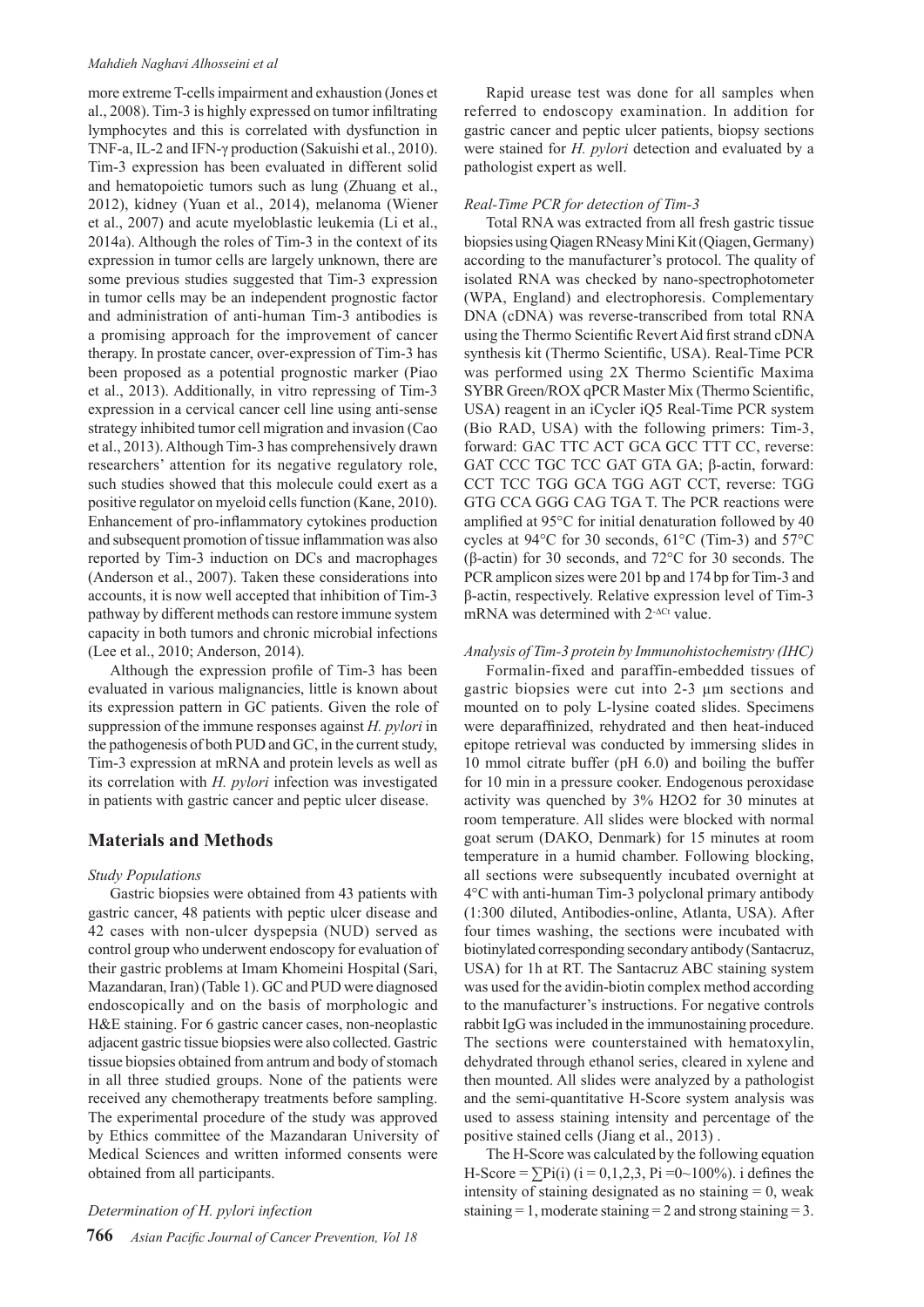Pi represents the percentage of stained cells which varies from 0 to 100. Therefore, the H-Score ranges from 0 to 300, H-Score >0 is considered as positive staining and  $H-Score = 0$  is considered as a complete negative staining.

#### *Statistical analysis*

All statistical analyses were performed using SPSS 21 for windows. One way ANOVA was used to compare the statistical difference between three groups and Mann Whitney U or Independent sample t tests were applied to compare differences between two groups. Furthermore, the Tim-3 expression difference between tumoral and corresponding non-neoplastic adjacent tissues was analyzed by Paired sample t test and Wilcoxon matched signed-rank test. The Spearman and Pearson correlation tests were appropriately applied to analyze the correlation of Tim-3 expression with clinical features of patients. P-values<0.05 were considered significant.

#### **Results**

*Expression of Tim-3 mRNA in gastric tissues obtained from patients with gastric cancer, peptic ulcer and non-ulcer dyspepsia*

Tim-3 mRNA expression in gastric tissues from three studied groups was evaluated using semi-quantitative Real-Time PCR assay. The housekeeping gene β-actin was also amplified in all samples and the mRNA expression results were represented as the ratio of Tim-3 to β-actin. To more validate and check the reproducibility of the data



Figure 1. Expression Profile of Tim-3 mRNA in Gastric Biopsies. A. Relative expression of Tim-3 mRNA in gastric biopsies obtained from cases with gastric cancer (GC), peptic ulcer disease (PUD) and non-ulcer dyspepsia (NUD). B. Fold increase of Tim-3 expression in gastric cancer and peptic ulcer patients compared to non-ulcer dyspepsia group. C. Relative expression of Tim-3 mRNA in gastric cancer patients compared to their non-neoplastic adjacent tissues. D. Fold increase of Tim-3 expression in gastric cancer patients compared to their non-neoplastic adjacent tissues. Relative expression of Tim-3 is represented as  $2^{-\Delta Ct}$  value after normalization with β-actin as an internal control. The Y axis shows the Mean+SEM value. P-values less than 0.05 were considered significant.



Figure 2. Immunohistochemical Findings of Tim-3 Protein Expression in Gastric Biopsies. A. Immunohistochemistry staining shows strong nuclear and cytoplasmic Tim-3 expression in gastric tumoral biopsies (GC), weak or moderate staining in peptic ulcer disease (PUD) and no staining in non-ulcer dyspepsia (NUD) control group. B. Quantitative H-Score system of immunohistochemistry results indicate significant higher Tim-3 expression in gastric cancer tissues compared to peptic ulcer and non-ulcer dyspepsia biopsies. Patients with peptic ulcer disease showed more Tim-3 expression than non-ulcer dyspepsia group. C. Immunohistochemistry staining of Tim-3 in tumoral and non-neoplastic adjacent biopsies obtained from a patient with gastric cancer which shows higher Tim-3 expression in tumoral biopsies. D. Quantitative H-Score system of immunohistochemistry results confirm more Tim-3 expression in tumoral tissues compared to their non-neoplastic adjacent biopsies. The Y axis shows the Mean+SEM value. P-values less than 0.05 were considered significant.

obtained from Real-Time PCR, intra-assay and inter-assay quality control experiments were performed for both Tim-3 and β-actin. Coefficient of variation (CV) indices of intra-assay and inter-assay analysis were 0.01 and 0.01 for Tim-3 and 0.03 and 0.02 for β-actin, respectively. As shown in figures 1A and 1B, Tim-3 was highly expressed in gastric tissues obtained from patients affected with GC  $(p=0.030)$  and PUD  $(p=0.022)$  compared to NUD tissues. There was no significant difference for Tim-3 expression between patients with GC and PUD. To explore the Tim-3 profile in tumor microenvironment, six tumoral tissues and their corresponding non-neoplastic adjacent biopsies were analyzed for Tim-3 expression. Tim-3 mRNA was significantly more expressed in tumoral tissues compared to their corresponding non-neoplastic adjacent tissues (p=0.019, Figures 1C and 1D). No significant correlations were observed between Tim-3 expression and different clinicopathological features represented in Table 1.

#### *Tim-3 protein expression in gastric tissues obtained from patients with gastric cancer, peptic ulcer and non-ulcer dyspepsia*

Immunohistochemistry assay was applied to evaluate Tim-3 protein expression and confirm the mRNA results obtained from Real-Time PCR. Protein expression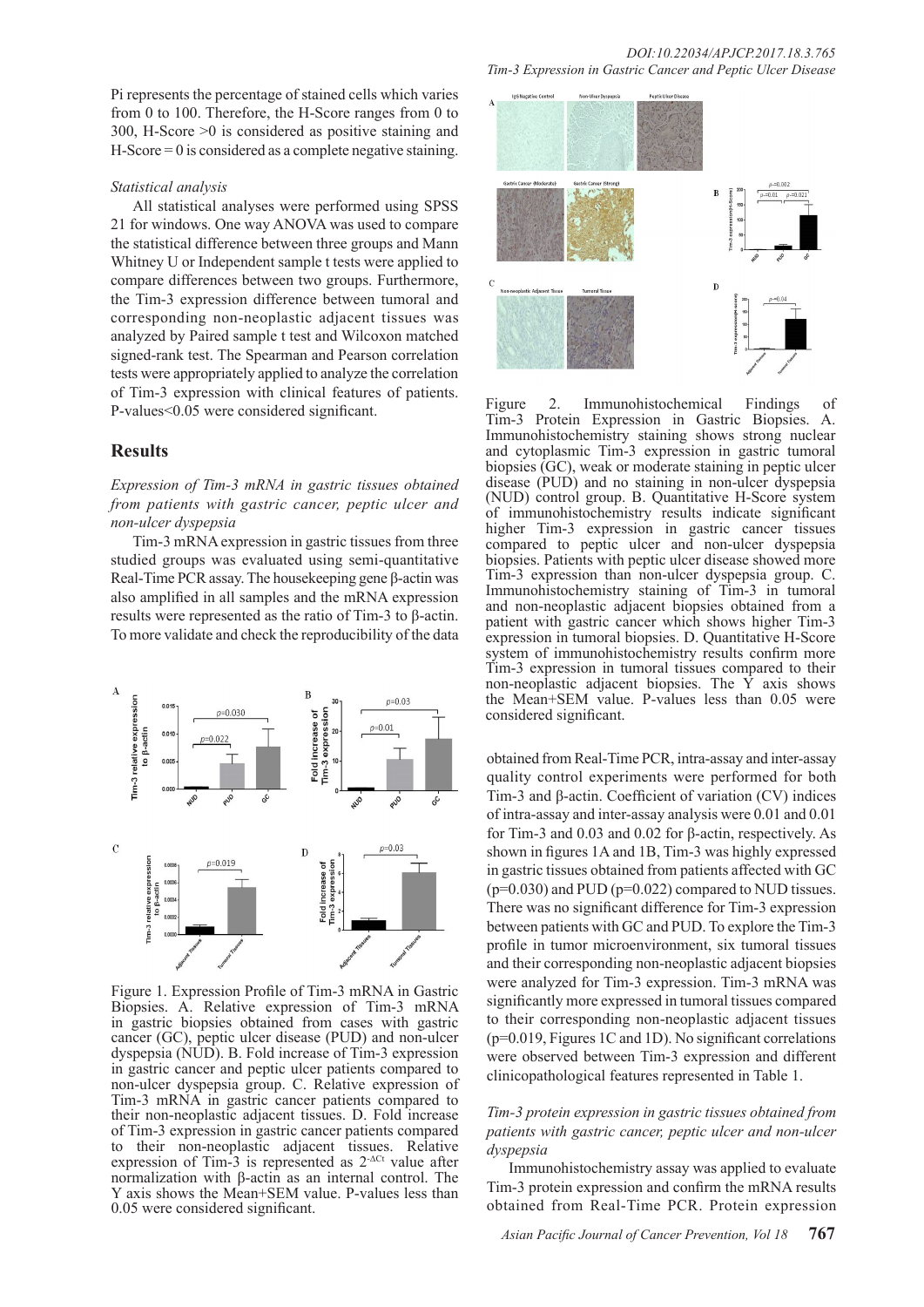

Figure 3: Correlation of Tim-3 mRNA expression with *H. pylori* infection. A. Similar Tim-3 mRNA expression in *H. pylori* positive and negative cases affected with gastric cancer, peptic ulcer or non-ulcer dyspepsia. All enrolled samples were also divided in two groups based on the *H. pylori* infection. No significant differences of Tim-3 expression were found between patients with or without *H. pylori* infection. B. Fold increase of Tim-3 expression in *H. pylori* positive and negative cases. Relative expression of Tim-3 is represented as  $2^{\Delta C_t}$  value after normalization with β-actin as an internal control. The Y axis shows the Mean+SEM value.

analysis was performed for 7 GC tissues, 7 PUD samples and 10 NUD gastric tissues. For six GC patients, the paired non-neoplastic adjacent tissues were also available for IHC staining. Tim-3 was clearly up-regulated in gastric tissues obtained from patients with GC and PUD compared to NUD stomach tissues (Figures 2A). When Tim-3 protein expression was further evaluated by semi-quantitative H-Score system, GC tissues displayed higher Tim-3 expression compared to control samples  $(p=0.002)$  and PUD specimens  $(p=0.021)$  (Figure 2B). Tim-3 protein was also more expressed in patients with PUD in comparison with control group (p=0.01). In agreement with the mRNA results, Tim-3 protein was also more detected in tumoral tissues compared to their corresponding non-neoplastic adjacent biopsies (p=0.04, Figures 2C and 2D). Tim-3 protein expression was found to be significantly correlated with mRNA expression results (r=0.535, p=0.006) which demonstrates Tim-3 protein expression was statistically higher in gastric biopsies with higher mRNA expression.

#### *Tim-3 is similarly expressed in H. pylori positive and negative samples*

Infection with *H. pylori* was confirmed in 67.7%, 76.5% and 63.8% of GC, PUD and NUD groups, respectively. No significant correlation was found between *H. pylori* infection and Tim-3 expression in all three studied groups (Figure 3).

#### **Discussion**

In the context of chronic infections and cancer which accompanied with persistent antigen exposure and inflammation, T cells may remarkably alter to an immunological state termed "exhaustion" characterized by several features, such as loss of effector functions, expression of multiple inhibitory receptors and decreased proliferation (Wherry and Kurachi, 2015). Tim-3 is expressed on the cell surface of various immune cells and tumoral tissues and has been indicated to interact with soluble or cell associated ligands (Yeung et al., 2011). It is generally believed that Tim-3 is one of the main exhaustion markers of T cells that functions as a suppressive receptor in antitumor or antiviral responses. Studies demonstrated that Tim-3 marks the most suppressed or dysfunctional population of CD8+ T cells in both solid and hematologic malignancies (Wherry, 2011).

We observed a significant over-expression of Tim-3 mRNA in GC and PUD patients. In addition, Tim-3 protein expression was evaluated by immunohistochemistry in 7 GC tissues, 7 PUD samples and 10 NUD gastric tissues. Similar to mRNA, Tim-3 protein was markedly over-expressed in patients with GC and PUD compared to controls. Our findings were in consistent with previous studies regarding Tim-3 expression in different cancers (Wiener et al., 2007; Zhuang et al., 2012; Li et al., 2014a; Yuan et al., 2014; Zhu et al., 2016). Immunohistochemical detection of Tim-3 showed a clear positivity of protein expression in melanoma cells and melanoma surrounding mast cells (Wiener et al., 2007). Moreover, the presence of Tim-3 was also confirmed by Real-Time PCR and flow cytometry in two WM35 and HT16B-M1melanoma cell

| Variables            |               | Non-Ulcer Dyspepsia      | Peptic Ulcer Disease | Gastric Cancer    |  |
|----------------------|---------------|--------------------------|----------------------|-------------------|--|
| Study samples (N)    | Male          | 11                       | 21                   | 36                |  |
|                      | Female        | 31                       | 27                   |                   |  |
| Age (year)           | $Mean \pm SD$ | $47.52 \pm 15.91$        | $56.21 \pm 15$       | $71.23 \pm 10.74$ |  |
|                      | Range         | 19-77                    | 27-87                | 50-90             |  |
| H. pylori infection* | Positive      | 24                       | 36                   | 21                |  |
|                      | Negative      | 13                       | 11                   | 10                |  |
| Tumor Grade**        |               | $\overline{\phantom{0}}$ |                      | $\overline{c}$    |  |
|                      | П             |                          |                      | 8                 |  |
|                      | Ш             |                          |                      | 15                |  |

Table 1. Major Clinical and Paraclinical Findings of Study Populations

\**H. pylori* infection information was available for 115 from 133 patients;\*\*Tumor grade was not available for some patients with gastric cancer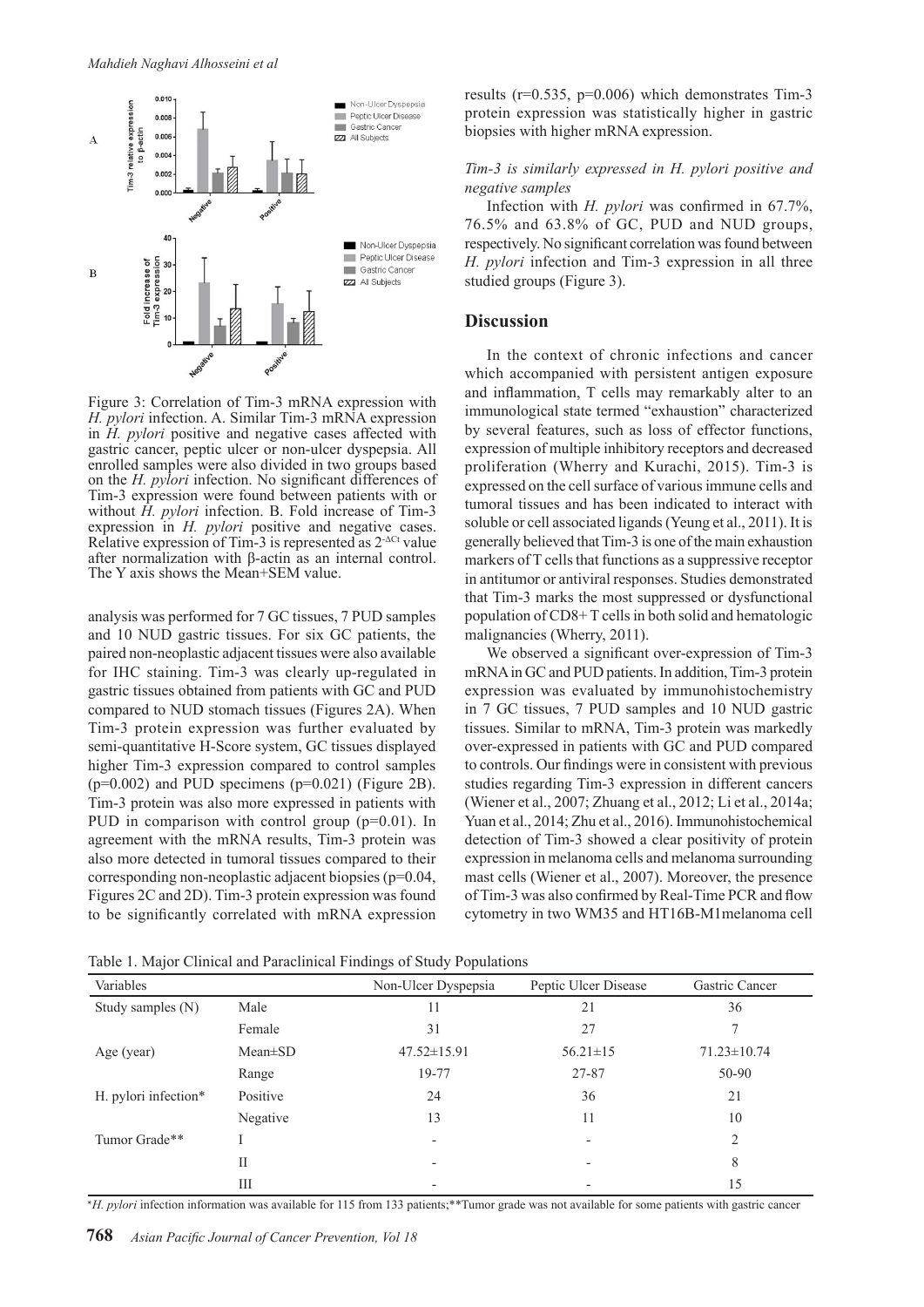lines (Wiener et al., 2007). In a study by Yang Cao et al, the analysis of cervical tumor tissue sections revealed higher Tim-3 expression in cervical intraepithelial neoplasia and cervical cancer in comparison to chronic cervicitis (Cao et al., 2013). At the current time, there are limited and controversial reports regarding the importance of Tim-3 molecule in gastric cancer. While a recent study have demonstrated higher Tim-3 expression on tumor infiltrated T-CD4+ and T-CD8+ of patient with GC (Cheng et al., 2015), the other one declared lower expression of Tim-3 protein in GC tissues compared to normal paired mucosa (Jiang et al., 2013). Despite many published data to understand the involvement of Tim-3 in tumor immunity, the roles of Tim-3 expression in tumor cells have not yet been well defined. Huang et al. showed that Tim-3 expression on endothelial cells facilitates the onset, growth, and dissemination of lymphoma by suppressing the activation of CD4+ T cells and Th1 polarization (Huang et al., 2010). We can hypothesize that Tim-3 over-expression in gastric tissues works in a similar way and may introduce one of the various mechanisms used by the tumor cells for immune evasion. Future studies on interaction of Tim-3 on tumor cells with its ligands such as galectin-9 and HMGB1 could provide more understandings about the role of Tim-3 pathway on deviation of anti-tumor immune responses in malignancies. Wiener et al., (2007) have reported a mechanism involved in the regulation of Tim-3 expression in tumor cells through TGF-β1 which TGF-β1 cause Tim-3 up-regulation and local immunosuppression. As TGF-β plays an important role in invasion and metastasis of gastric cancer (Fu et al., 2009; Achyut and Yang, 2011), thus alteration of Tim-3 expression profile in gastric cancer cells may originate from the secretion of TGF-β from infiltrated lymphocytes or gastric tumor cells during the process of gastric cancer progression.

To more explore Tim-3 expression profile in tumor microenvironment, non-neoplastic adjacent gastric biopsies were also checked for Tim-3 expression in parallel to their tumoral tissues. Higher Tim-3 expression in tumoral biopsies showed more immunosuppressive milieu in tumor microenvironment due to the presence and pressure of cancerous cells which control the signature and response of the surrounding immune cells. It is important to mention that since in this study the expression of Tim-3 was investigated in crude tumor cell extracts and tissue biopsies, complementary experiments such as double staining with Tim-3 and immune cells markers (CD3, CD4) are needed to demonstrate the expression pattern of Tim-3 in tumor microenvironments. Combinatorial targeting of Tim-3 and PD-1 with blocking antibodies dramatically delayed tumor growth in mice bearing CT26 and the function of tumor infiltrated lymphocytes was restored when treated with anti-Tim-3 and anti-PD-1 antibodies (Sakuishi et al., 2010). Regarding the more expression of Tim-3 in gastric cancer, targeted immunotherapy by blocking of Tim-3 could be a useful promising approach for gastric cancer treatment.

Since both GC and PUD have common etiologic causes, the expression of Tim-3 was also evaluated in PUD patients to show whether Tim-3 expression may modulate

#### *DOI:10.22034/APJCP.2017.18.3.765 Tim-3 Expression in Gastric Cancer and Peptic Ulcer Disease*

the local immune responses in PUD development. Our results clearly showed that Tim-3 expression was significantly higher in patients with PUD in both mRNA and protein levels compared to controls. To our knowledge, this is the first study which has investigated Tim-3 expression in patients with PUD. As protein expression analysis showed more Tim-3 expression in GC patients compared to PUD, it may be due to the advanced gastric pathological problems in GC. These findings was also declared by a previous study demonstrating higher Tim-3 protein expression in GC in comparison to gastritis (Cheng et al., 2015).

*Helicobacter pylori* is defined as a major risk factor for development of peptic ulcer and gastric cancer. However, we did not find any significant correlation between Tim-3 expression and *H. pylori* infection even when analysis was performed in all three studied groups or each group separately. Our finding is in concordant with recent study showing that Tim-3 expression had no correlation with presence of *H. pylori* infection (Jiang et al., 2013). A possible explanation is that all *H. pylori* variants do not prime the same immune responses as highlighted in previous reports (Portal-Celhay and Perez-Perez, 2006). The presence or absence of the cag-PAI gene, a gene responsible for production of the most important *H. pylori* virulence factor, is the major disease-related genetic difference in *H. pylori* isolates that its significant association with severe gastritis, atrophic gastritis, peptic ulcer disease and distal GC were observed and reported in previous studies (Lochhead and El-Omar, 2007; da Costa et al., 2015). Therefore, the genetic differences in *H. pylori* strains may affect the recruitment of the various immune cells as well as the expression of the immune regulatory molecules like Tim-3. Interestingly, the prevalence of *H. Pylori* infection was similar between three studied groups in our study. To explain this similarity, it is important to mention that there is a high prevalence of *H. pylori* infection in some regions such as north of Iran. Additionally, based on the previous studies although *H. Pylori* is one of the most important risk factors for PUD and GC development, approximately 1-3% and 10% of the infected individuals develop gastric adenocarcinoma and peptic ulcer disease, respectively (Saccà et al., 2014).

Taken together, Tim-3 up-regulation in the gastric mucosa of GC and PUD patients suggest that chronic inflammation and immunoregulatory mechanisms in the gastric mucosa could be the initial steps of gastric cancer or peptic ulcer development. Targeting immune checkpoint inhibitory receptors to restore the potential anti-tumor activities of tumor infiltrated immune cells could be helpful in the immunotherapy approaches of gastric cancer.

#### *Statement conflict of Interest*

The authors state no conflict of interest.

#### **Acknowledgments**

This work was supported by a grant from Mazandaran University of Medical Sciences (No: 686). The authors would like to thank Dr. Reza Valadan and Freshteh